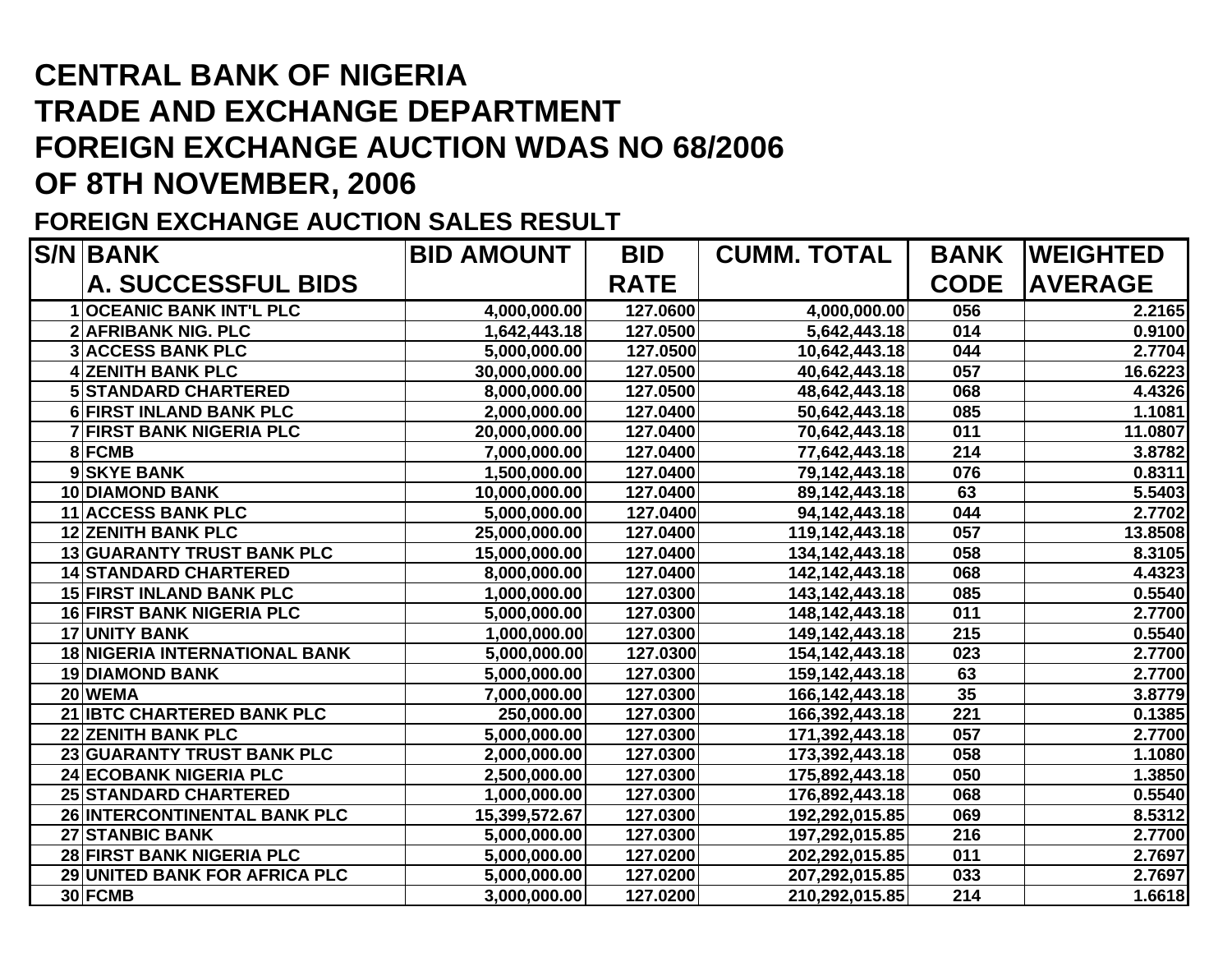| <b>31 SKYE BANK</b>                  | 250,000.00     | 127.0200 | 210,542,015.85 | 076 | 0.1385   |
|--------------------------------------|----------------|----------|----------------|-----|----------|
| 32 WEMA                              | 3,000,000.00   | 127.0200 | 213,542,015.85 | 35  | 1.6618   |
| <b>33 IBTC CHARTERED BANK PLC</b>    | 250,000.00     | 127.0200 | 213,792,015.85 | 221 | 0.1385   |
| <b>34 EQUITORIAL TRUST BANK</b>      | 1,500,000.00   | 127.0200 | 215,292,015.85 | 040 | 0.8309   |
| <b>35 STANBIC BANK</b>               | 5,000,000.00   | 127.0200 | 220,292,015.85 | 216 | 2.7697   |
|                                      | 220,292,015.85 |          |                |     |          |
| <b>B. UNSUCCESSFUL BIDS</b>          |                |          |                |     |          |
| <b>36 NIGERIA INTERNATIONAL BANK</b> | 5,000,000.00   | 127.0100 | 225,292,015.85 | 023 | 2.7695   |
| <b>37 SKYE BANK</b>                  | 250,000.00     | 127.0100 | 225,542,015.85 | 076 | 0.1385   |
| <b>38 IBTC CHARTERED BANK PLC</b>    | 250,000.00     | 127.0100 | 225,792,015.85 | 221 | 0.1385   |
| <b>39 EQUITORIAL TRUST BANK</b>      | 500,000.00     | 127.0100 | 226,292,015.85 | 40  | 0.2770   |
| 40 GUARANTY TRUST BANK PLC           | 500,000.00     | 127.0100 | 226,792,015.85 | 058 | 0.2770   |
| 41 UNITED BANK FOR AFRICA PLC        | 2,500,000.00   | 127.0000 | 229,292,015.85 | 033 | 1.3846   |
| 42 BANK OF INDUSTRY LIMITED          | 8,055.00       | 127.0000 | 229,300,070.85 | 404 | 0.0045   |
|                                      | 9,008,055.00   |          |                |     |          |
| $TOTAL(A + B)$                       | 229,300,070.85 |          |                |     | 127.0366 |

## **BANKS' BDC CASH REQUEST**

| <b>S/N</b> | <b>IBANK</b>                         | <b>BID AMOUNT</b> | <b>BID</b>  | <b>CUMM. TOTAL</b> | <b>BANK</b> |
|------------|--------------------------------------|-------------------|-------------|--------------------|-------------|
|            |                                      |                   | <b>RATE</b> |                    | <b>CODE</b> |
|            | 1 FIDELITY BANK PLC                  | 2,000,000.00      | 127.0600    | 2,000,000.0000     | 070         |
|            | 2 UNITY BANK PLC - (BDC CASH)        | 2,000,000.00      | 127.0500    | 4,000,000.0000     | 215         |
|            | 3 AFRIBANK NIG. PLC (BDC OPERATION)  | 500,000.00        | 127.0500    | 4,500,000.0000     | 014         |
|            | 4 WEMA-BDC                           | 2,000,000.00      | 127.0500    | 6,500,000.0000     | 35          |
|            | 5 FIRST BANK NIG PLC - (BDC CASH)    | 2,000,000.00      | 127.0400    | 8,500,000.0000     | 011         |
|            | <b>6 SKYE BANK</b>                   | 2,000,000.00      | 127.0400    | 10,500,000.0000    | 076         |
|            | <b>7 ACCESS BANK PLC</b>             | 2,000,000.00      | 127.0400    | 12,500,000.0000    | 044         |
|            | <b>8 EQUITORIAL TRUST BANK</b>       | 2,000,000.00      | 127.0400    | 14,500,000.0000    | 044         |
|            | 9 FIRST INLAND BANK PLC - (BDC CASH  | 2,000,000.00      | 127.0300    | 16,500,000.0000    | 085         |
|            | <b>10 UNITED BANK FOR AFRICA PLC</b> | 2,000,000.00      | 127.0300    | 18,500,000.0000    | 033         |
|            | <b>11 INTERCONTINENTAL BANK PLC</b>  | 2,000,000.00      | 127.0300    | 20,500,000.0000    | 069         |
|            | <b>TOTAL</b>                         | 20,500,000.00     |             |                    |             |

## **SUMMARY FOR WHOLESALE DAS 68 OF 08-11-2006**